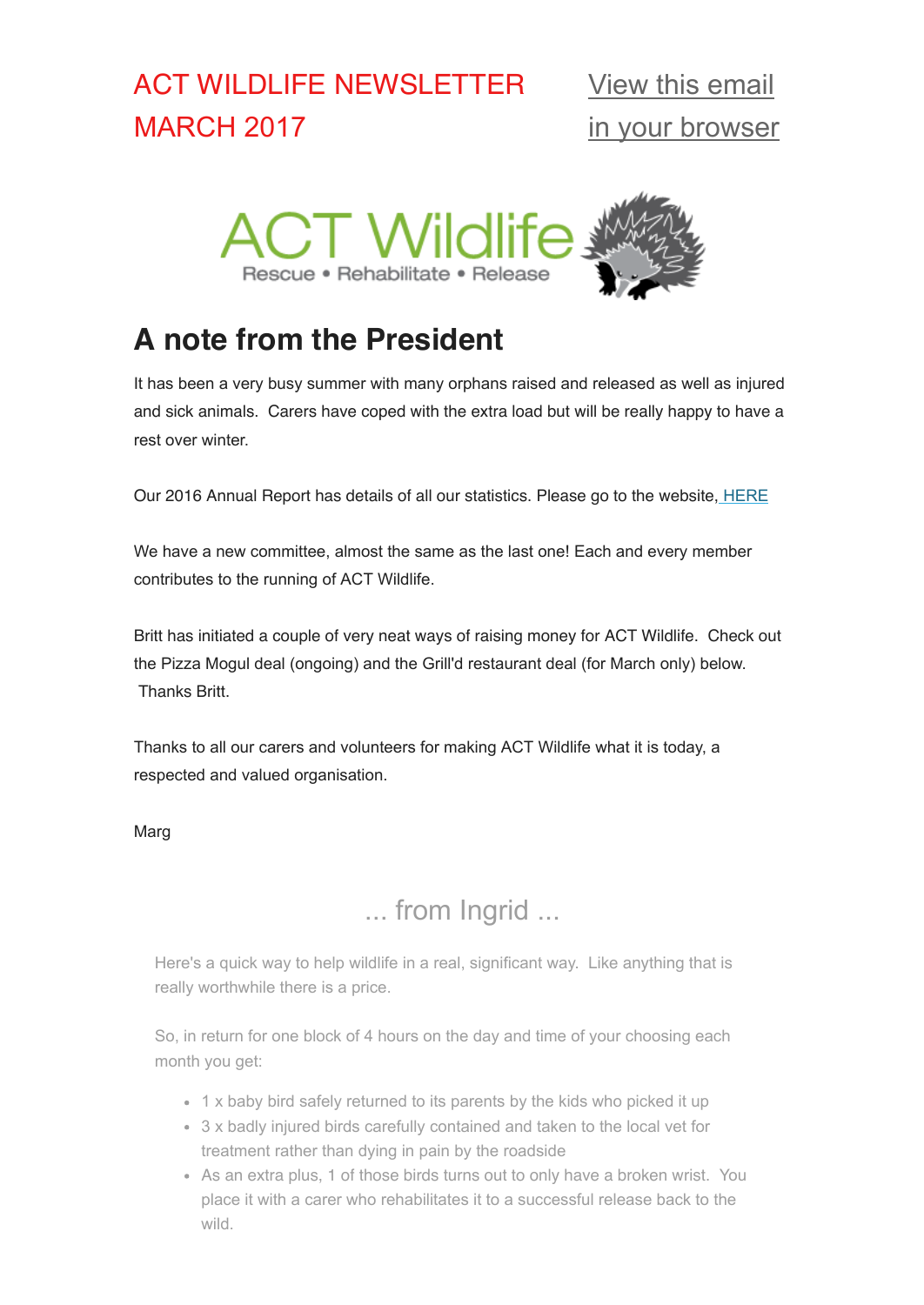- 1 x echidna protected from harassment and injury because you advise the person whose yard it is in to keep their dog inside until it moves on.
- That caller also now puts out a dish of water for passing animals to drink from in hot weather
- 1 x blue tongue lizard saved from a cruel death because your advice helps a caller to understand that it is not poisonous and won't attack their children.
- 1 x joey marsupial rescued from a cold roadside by a caller who follows your advice to keep it warm and take it to a carer. It gets to grow up.

So, seven animals helped by YOUR action! Feels good at the end of the shift when you look back at your phone logs and see the evidence that that time really did make a difference.

That's what a shift on the Wildlife phone can do for animals. So, please commit to just one a month. You might save seven.

Note: This article is based on estimated call volumes. In the high season (Sep to Dec) you might expect more calls and in the low season (May to Aug) there might be fewer calls received in an average shift.

Note 2: The Ingrid Guarantee: If your advice doesn't make a positive difference to the welfare of at least one animal per shift, I'll buy you a pie. (I won't see a bakery till midwinter!)

To have your name added to the phone roster email info@actwildlife.net



[PIZZA MOGUL](https://internetorder.dominos.com.au/estore/en/ProductMenu)

Britt has organised a neat way to make money for ACT Wildlife. For each pizza ordered from the link above ACT Wildlife gets \$0.75

Scroll down until you see this part of the screen - put ACT Wildlife in the search bar and go from there!!

**FUNDRAISING**

**SEWING**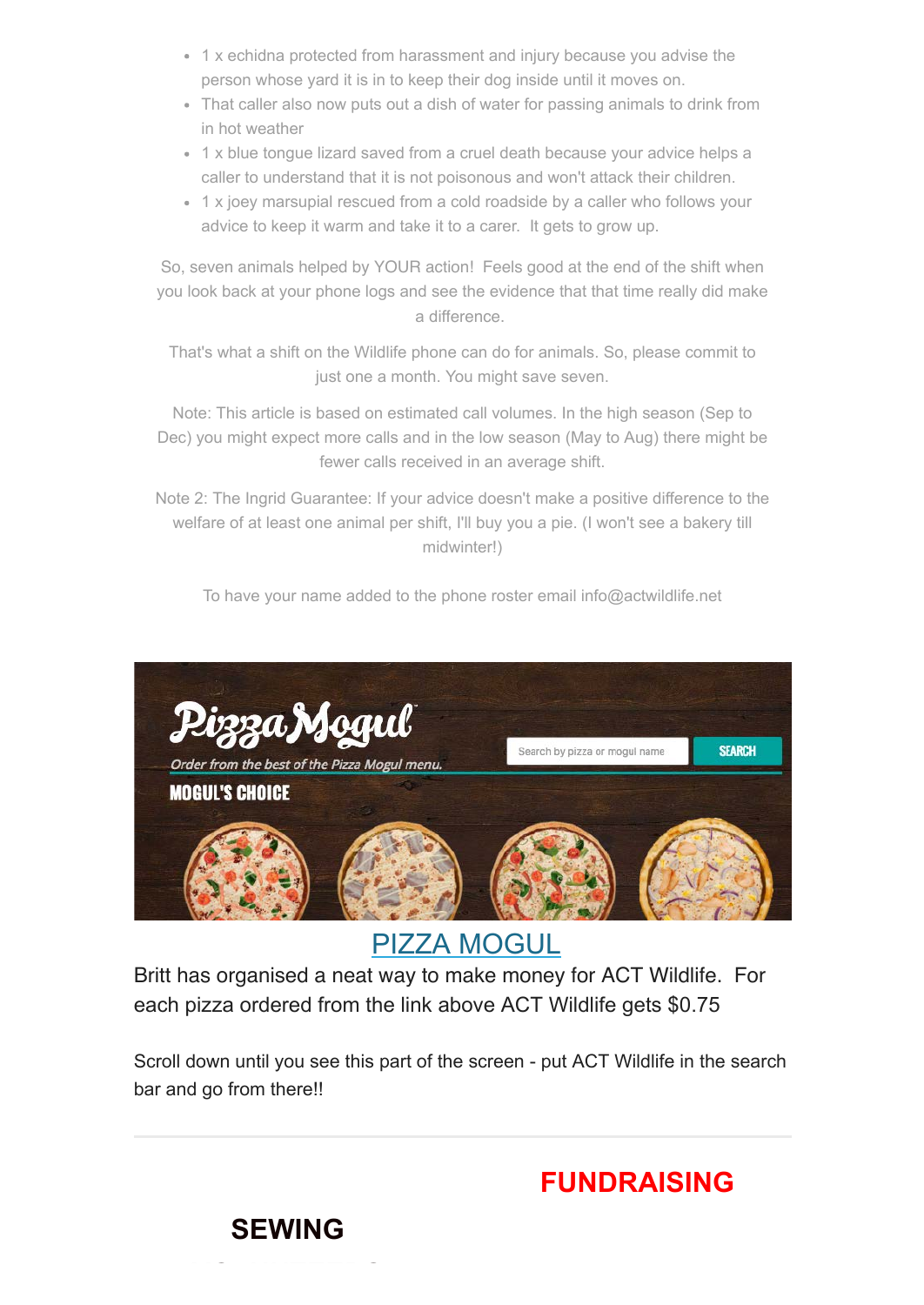## **VOLUNTEERS**

Thanks to **Jennifer Brian** for coordinating and doing most of the sewing.

If anyone would like to take over as coordinator please contact Marg at [info@actwildlife.net](mailto:info@actwildlife.net?subject=sewing%20coordintor)

Anyone wanting to help with making pouches and other things that will help wildlife rehabilitation please request the ACT WILDLIFE SEWING PATTERN BOOKLET. email Marg at [info@actwildlife.net](mailto:info@actwildlife.com?subject=Sewing%20volunteer) We have plenty of flannelette sheets and some other resources for use.

### Cadbury chocolate **FUNDRAISER**

Heather is again holding chocolates for those of you who would like to sell chocolates on behalf of ACT Wildlife. Give her a call if you have chocoholics at your workplace or interest group.

Support ACT Wildlife and enjoy a nice glass of wine at the same time. Go to www.**[goodwillwine](http://www.goodwillwine.com.au/)**.com.au

select ACT Wildlife as your charity and choose your wine.

ACT Wildlife sent blankets, sheet, towels and bandages to Wildcare Queanbeyan to assist them in caring for burnt kangaroos after the Carwoola fires. Thanks Mandy for delivering our contribution and representing not just ACT Wildlife but also the Vee Dub (VW) Club!



Goodwill Wine

**GOOD WINE, GOOD PRICE GOODWILL** 

| 2017 Training Schedule - ACT Wildlife - tentative |                        |  |              |                    |
|---------------------------------------------------|------------------------|--|--------------|--------------------|
| 29 January                                        | Orientation            |  | 19 July      | Phone/trans        |
| 12 February                                       | Basic birds            |  | 6 August     | Orientation        |
| 15 February                                       | Phone/Trans            |  | 29 August    | <b>Basic Birds</b> |
| 19 February                                       | <b>AGM</b>             |  | 10 September | Adv birds          |
| 19 March                                          | Adv birds<br>CANCELLED |  | 8 October    | Reptiles           |
| 29 March                                          | Phone/Trans            |  | 18 October   | Phone/trans        |
| 2 April                                           | Orientation            |  | 19 November  | Orientation        |
| 16 July                                           | Possum                 |  | 3 December   | Possums            |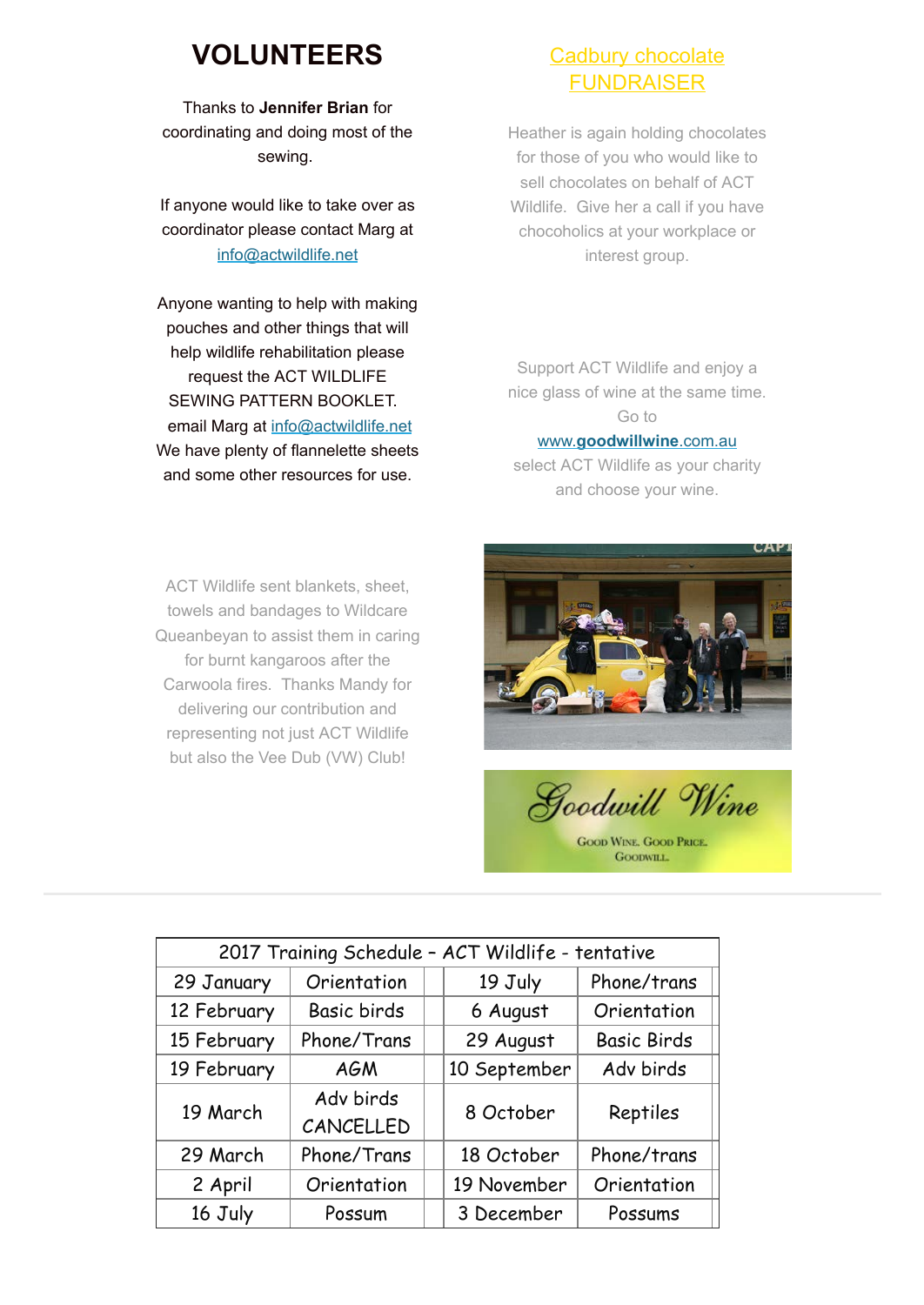And for the month of March:

# Grill'd Burger restaurant in Belconnen.

Level 3 Westfield Belconnen, Benjamin Way, Belconnen 2617

They support three charities a month by customers voting for the charity of their choice when they eat there.

check out [https://www.grilld.com.au/restaurants/australian-capital](https://www.grilld.com.au/restaurants/australian-capital-territory/canberra/belconnen)territory/canberra/belconnen and scroll down to see the deal.

Another great avenue for fundraising.......



## SPOTLIGHT ON A CARER

### Cheryle Le Fevre - Northside Possum Coordinator

Cheryle joined ACT Wildlife when the group first formed about 3 years ago, bringing with her a wealth of experience with raising and rehabilitating mainly Ringtail Possums and Red Kangaroos (the latter she described as being very laid back) in South Australia.

She took on the role of Possum co ordinator (shared with Michelle on the South side of town) a year or so ago, a logical extension of the practical experience she quickly gained with our predominantly Brushtail possum population.

Cheryle's set up at her home is impressive, although it is possible to be a Possum carer with much less equipment. Cheryle is definitely the Queen of cages and possum habitats. And she brings her very unique and slightly quirky sense of humour to housing her little charges.

Cheryle has converted her dining room into housing for her indoor babies. She has a humidicrib for the tiniest and sickest animals, allowing her to control temperature and humidity down to fractions of a degree. This has allowed her to raise little possums from as small as 40 gm, technically not viable, but a challenge she enjoys, with good success. She has banks of cages around two walls, small ones with 200 gm babies, up to a large cage of almost 2m x 2m x 1m for 500 gm juveniles about to go into her outside aviaries.

What Cheryle prefers, however, is caring for the most unwell and fragile little animals. When raising an otherwise healthy orphan there is always the fear that you will make a mistake and the little one will die, but the very sickest little babies arrive much more likely to die, so when they survive and thrive, it is a particularly sweet success.

But it is in the arena of possum pouches where Cheryle's creativity is let loose. She is a regular visitor to the Green Shed at the Waste and Recycling Depot, where she rescues quirky animal themed hats, soft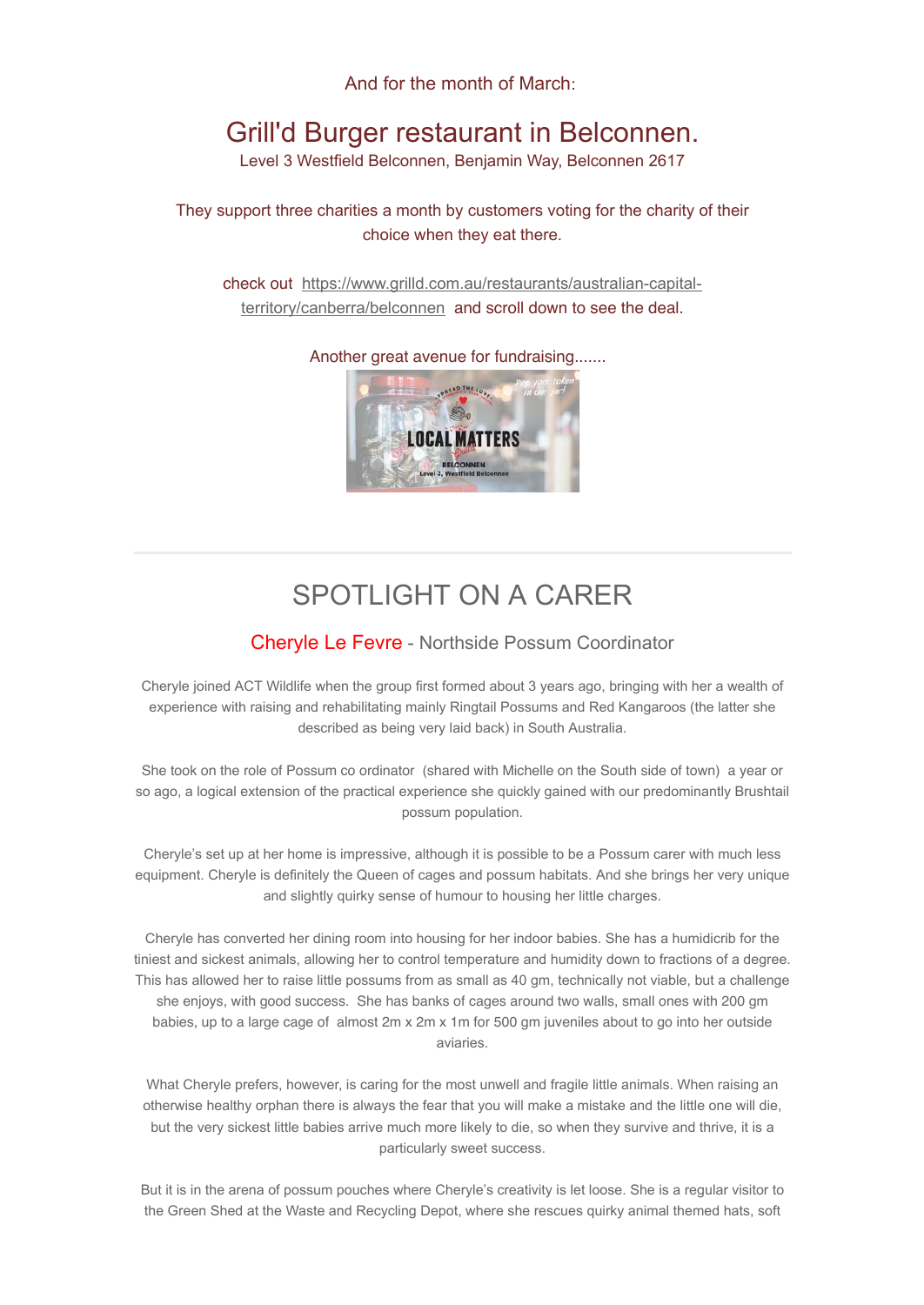textured baby clothes and flannelette pyjamas. These are recycled to make very attractive possum and larger marsupial beds, both practical and pretty.



#### *Animal names and weights written on gum leaves*

At times Cheryle has as many as 14 baby possums and desperately needs more carers to take on some of the responsibility. If an orphan comes into care at about 200 grams it will take about 4 months to raise it to release stage, weather and seasons depending. But she is happy to share out the roles so that carers who are unable to bottle feed little animals during the day can take a youngster (or two) that needs 2 or three months in an aviary, with fruit and native browse once a day. For small joeys you will need a cage about 0.5mx 0.5m x0.5 m and for larger juveniles you will need an aviary that is about 2 m high and at least 2m x 1m base, in a sheltered place away from family pets.

There is plenty of training for those who have not yet completed the basic possum course, and plenty of support from more experienced carers. It is a very rewarding part of wildlife care.

If you think that's a job you might enjoy contact Cheryle and talk to her about what's involved. (0401587844)



### CREATURE FEATURE

GREY HEADED FLYING FOX (Pteropus poliocephalus)

The Grey Headed Flying Fox is one of two species that we are likely to see in the ACT. It is by far the most common. The other species is the Little Red Flying Fox.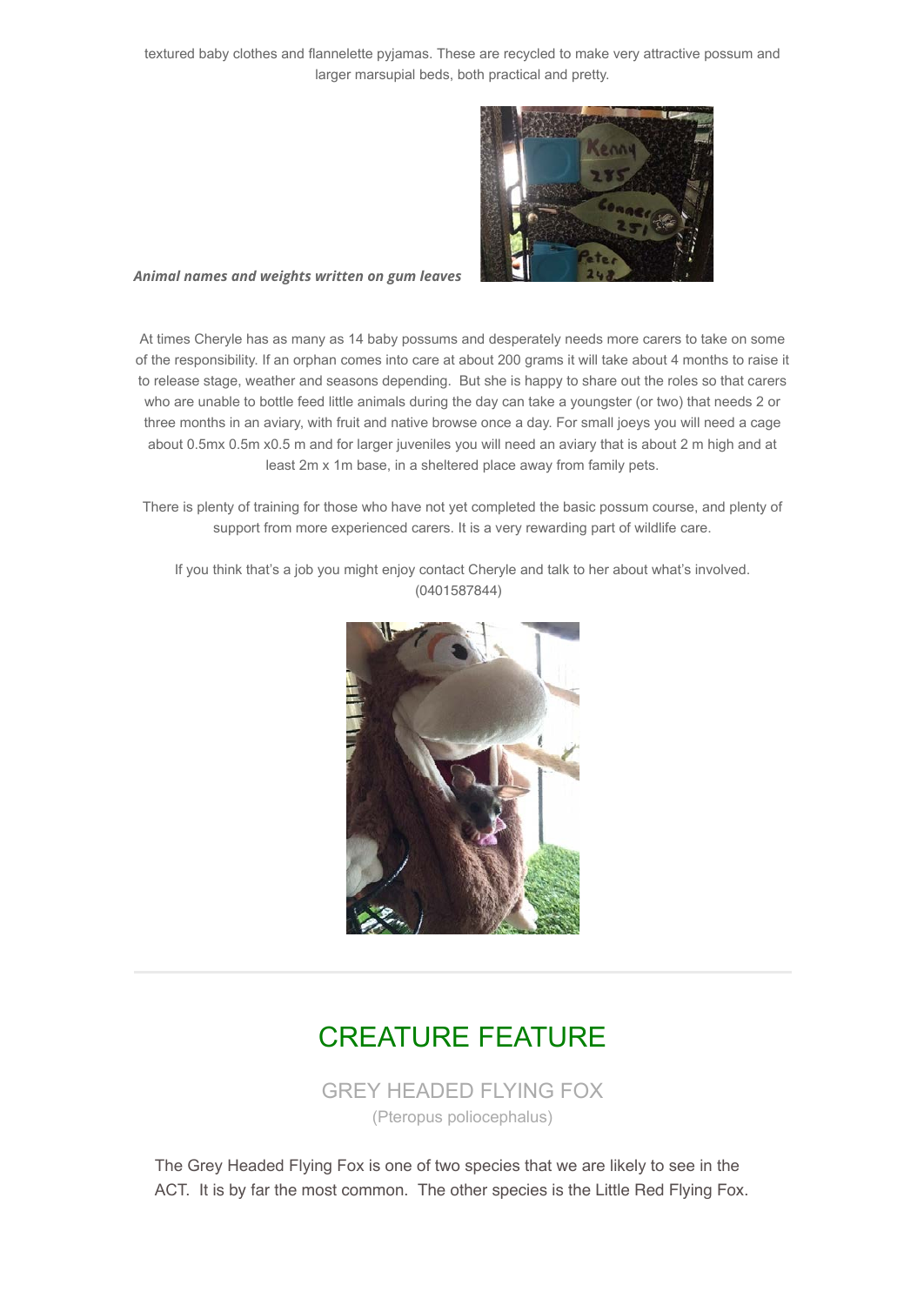



Each year since 2006 there has been a colony of Grey Headed Flying fox (GHFF) in Commonwealth Park. During Winter the numbers diminish and many come back in Spring. Some years we have had a maternity colony here over winter where the females are pregnant and then give birth in September.

Flying foxes are indigenous to eastern Australia generally east of the Great Dividing Range but are also seen as far west as Adelaide.

They live in colonies of large numbers and move to new places following the fresh food. Generally they roost during the day near a lake, river or mangroves. Their main food is night flowering eucalypts, but because the east coast area is being constantly developed their food sources are been depleted and they are moving westwards. In Canberra they frequent suburban back yards eating fruit, starting the season with apricots, then plums and then fig trees.

Inappropriate netting causes them to become entangled and they come into care. So far this year we have had 25 flying foxes in care. They are expensive to keep, eating about 5 pieces of fruit each every day. Medications are also expensive as injuries have protracted healing times and some injuries do not become evident for up to three weeks. The main injuries are wing membrane and finger breaks, injured toes and sore mouths from trying to escape from netting.

Flying foxes in care very quickly become used to the daily routine and remain tolerant of handling. Each has its own personality and a favourite place in the aviary. We release them into the colony in Commonwealth Park when they are healed enough to go.

In September, October and November we have baby flying foxes (pups) in care. When they are starting to fly at 12 weeks of age we send them to a creche in NSW where they learn to be with a colony of flying foxes and they are released from there.

# Interesting links

## **More on Flying fox IUCN status**

<http://www.iucnredlist.org/details/18751/0>

**Breakthrough in development of vaccine to treat Tasmanian Devil Facial Tumours**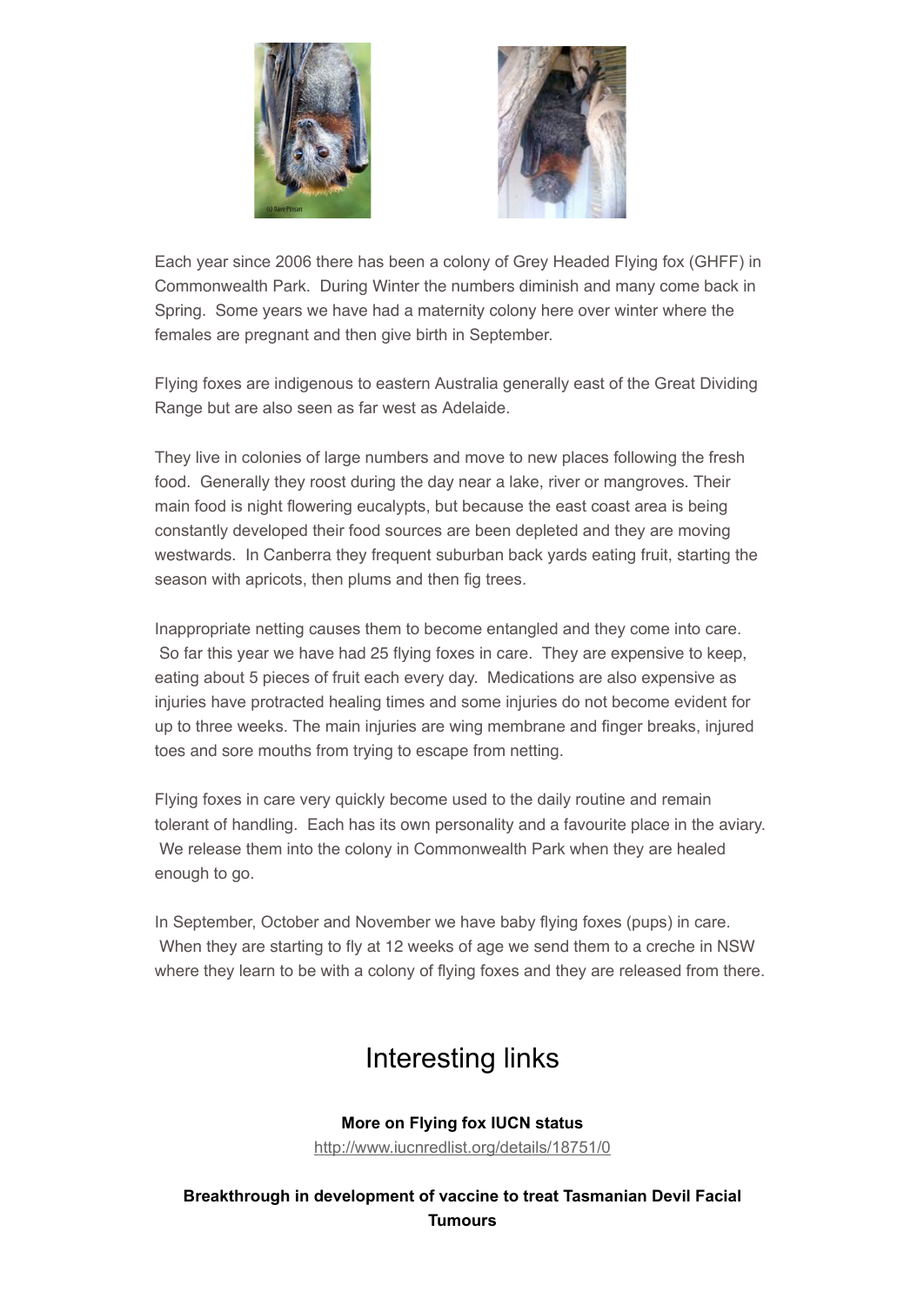[http://www.abc.net.au/news/2017-03-09/scientists-successfully-treat-devils-for](http://www.abc.net.au/news/2017-03-09/scientists-successfully-treat-devils-for-tumour-disease/8339630)tumour-disease/8339630

### **Mange program in Tasmania**

[http://www.abc.net.au/news/2017-03-13/wombat-sarcoptic-mange-funding-boost](http://www.abc.net.au/news/2017-03-13/wombat-sarcoptic-mange-funding-boost-tasmania/8348226)tasmania/8348226

# Mange Project Update

The Mange Project is continuing on schedule. Volunteers have been busy each Saturday and Sunday, dosing burrow flaps, replacing damaged flaps (some wombats are just plain grumpy!) and retrieving video footage from cameras.

The project has moved to once fortnightly treatments and will end in the next few weeks. By then the video data will have been analysed and the effectiveness of the treatment will be obvious. Expect an update in the next newsletter.

Thank you to the regular volunteers who have turned up in some very unpleasant summer heat, and also to the new volunteers, recruited following some media publicity.















ACT Wildlife Inc is a charity with DGR status. Donations of \$2 and over are tax deductible.

> Your donation will go directly to help orphaned, injured and sick wildlife in our care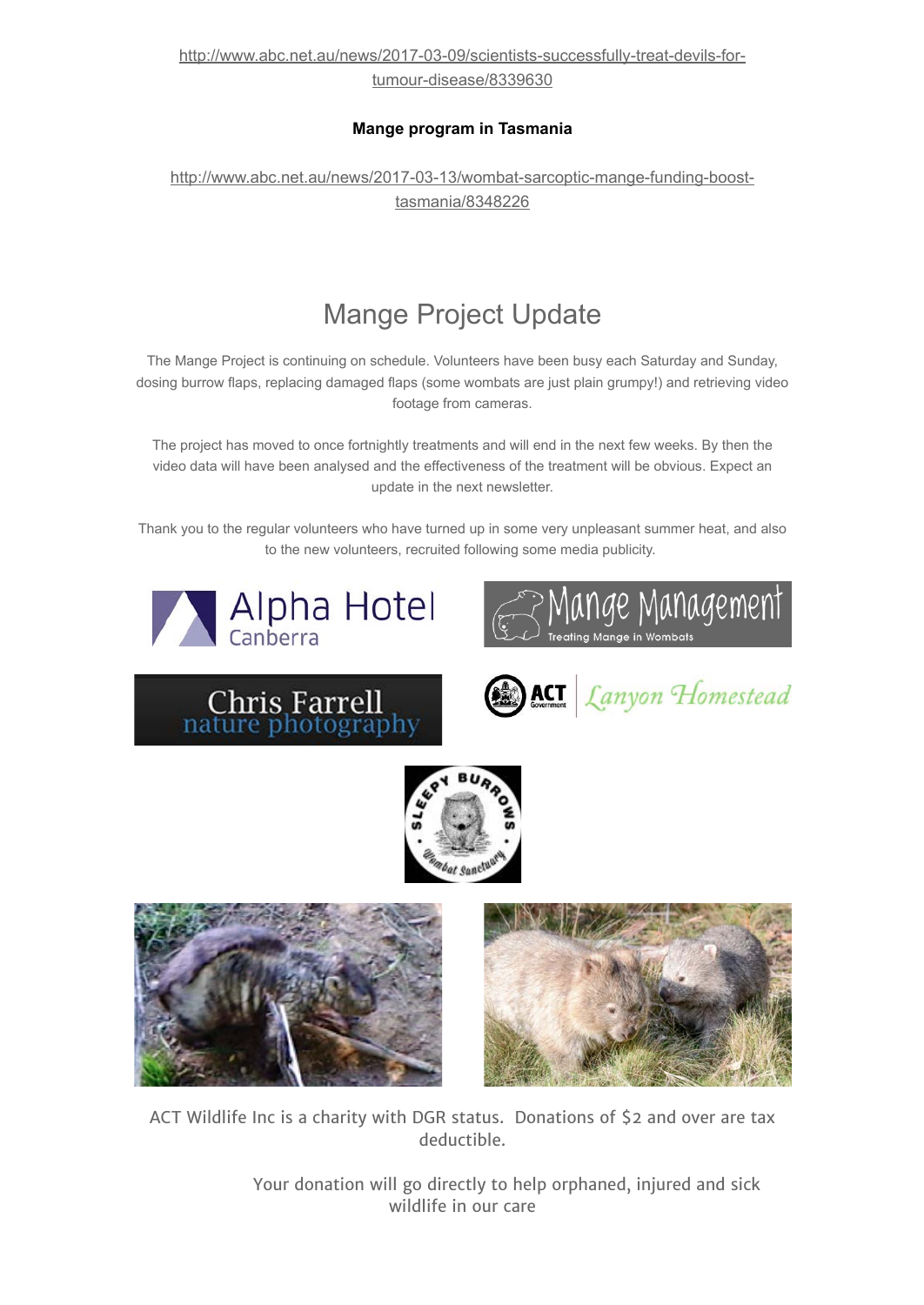**[Donate](http://actwildlife.net/donation-info.html)**

#### keeping in touch

### OUR PATRONS



# **Genevieve Jacobs**

Genevieve grew up on the family farm near West Wyalong, complete with a large, rambling garden where she learned the value of mulch at her mother's knee.

After school, she worked as a rural journalist on local and regional papers across the South West Slopes, where she covered everything from bushfires to state politics (and the odd darts tournament too...).

As a freelance journalist she has written for national gardening and fine arts magazines and has lectured widely on artists and their gardens.

She was also the ACT and Southern NSW co-ordinator for Australia's Open Garden Scheme.

The arts, gardening and the environment, history and politics, and family issues are among Genevieve's interests but as an incurably nosy person, she enjoys discovering people's stories and loves nothing more than a good yarn.

Genevieve is happy to promote our cause as often as possible on her morning radio show, and kicked off this commitment by interviewing Marg about the problems associated with fruit tree netting and the local flying fox population. Genevieve has also offered to act as MC at any fundraising events we run.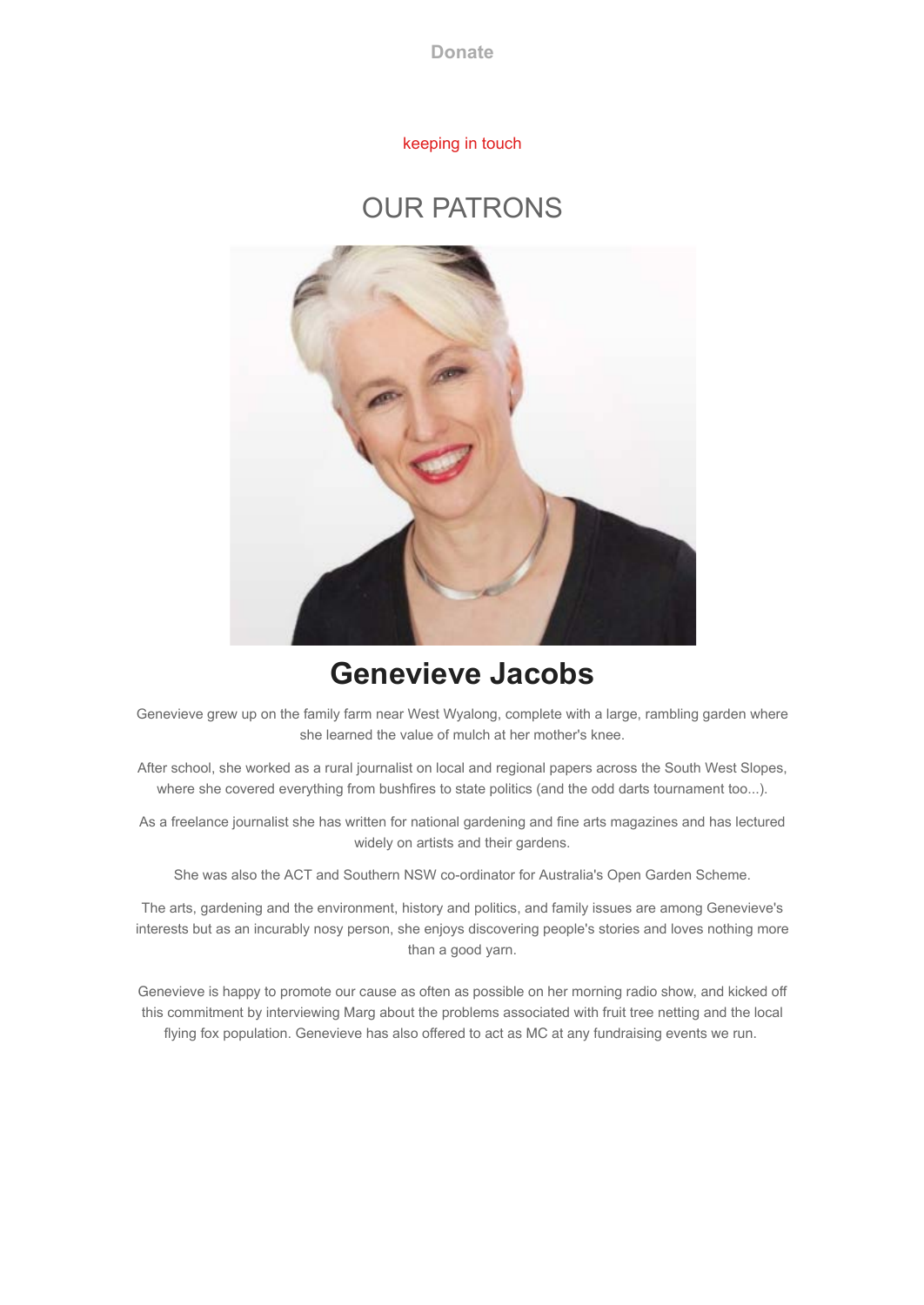

**Ian Fraser**

Ian is an [Australian](http://en.wikipedia.org/wiki/Australian) [naturalist](http://en.wikipedia.org/wiki/Natural_history), [conservationist](http://en.wikipedia.org/wiki/Conservation_movement) and [author](http://en.wikipedia.org/wiki/Author), based in Canberra since 1980. Since 1997 he has presented a fortnightly natural history show on [Canberra ABC Radio,](http://www.abc.net.au/canberra/?ref=portal_m10) and teaches bird and other natural history courses to adult students at the [ANU Centre for Continuing Education](http://www.anu.edu.au/cce/).

He has been running the educational Environment Tours program - natural history bus-based tours throughout Australia - in association with the Canberra environment movement since 1984, and more recently has worked for Chris Carter of Time Travel Australia leading natural history tours to South America.

Since 2002 Ian has written a monthly essay on birds for Gang-gang, the Newsletter of the [Canberra Ornithologists Group](http://canberrabirds.org.au/index.htm). He has served on the Australian Capital Territory (ACT) Natural Resources Management Advisory Committee (and its various predecessors), advising the ACT government on biodiversity issues, since 1984, and has chaired it since 2005.

In 2011 his book 'A Bush Capital Year', written with artist Peter Marsack, was awarded a Whitley Certificate for the Best Regional Zoology. Ian was awarded the Australian Plants Award by the [Australian Native Plants Society](http://anpsa.org.au/info.html) in 2001, and the [Australian Natural History Medallion](http://en.wikipedia.org/wiki/Australian_Natural_History_Medallion) in 2006. Ian is partnered to journalist and ABC local radio presenter Louise Maher.

Ian Fraser, environmentalist and author, is going to become a regular contributor to our Facebook page and we look forward to having his feedback on tricky issues regarding wildlife and the local environment.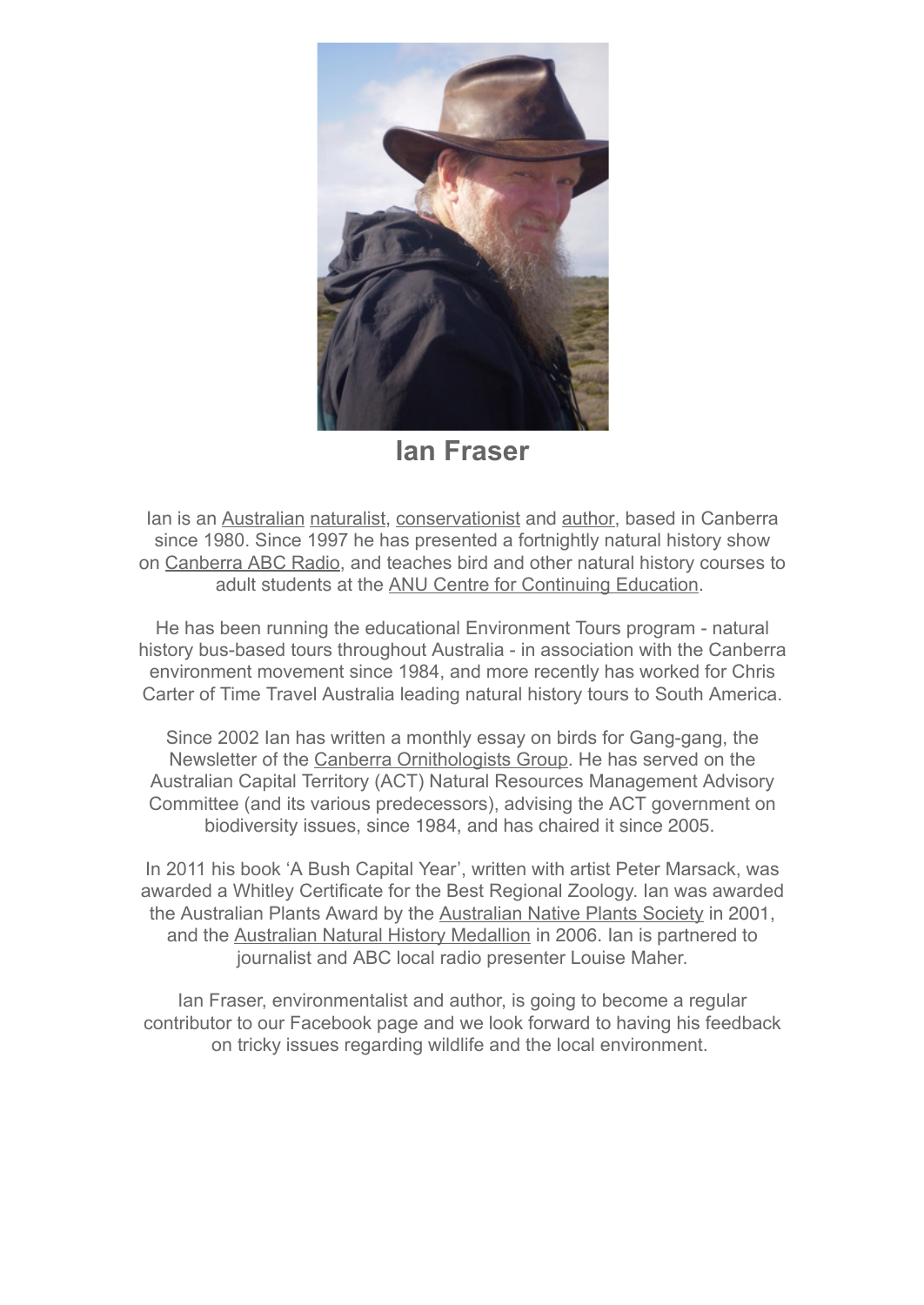

**Karen Viggers** *Shown here giving new wombat joey Lilli a check up.* Karen is the **award-winning internationally best-selling author of three novels:** *The Stranding*, *The Lightkeeper's Wife* and *The Grass Castle*.

She writes contemporary fiction set in Australian landscapes, and her work explores connection with the bush, grief, loss, healing in nature, death, family, and friendship. Her books also tackle contentious issues including choices at the end of life, whale rescue, kangaroo culling and scientific research on animals.

Karen is a wildlife veterinarian who has worked and travelled in many remote parts of Australia. Her novels are known for their evocative portrayal of people, landscapes and wildlife.

Karen will also stay in touch with what is happening with our wildlife via social media - being a mother of teenagers will be a real advantage here. Karen will be hugely helpful with all things veterinarian, although, her experience as an author will also add an interesting dimension to her contributions.



AND NOW........ JUST FOR FUN......